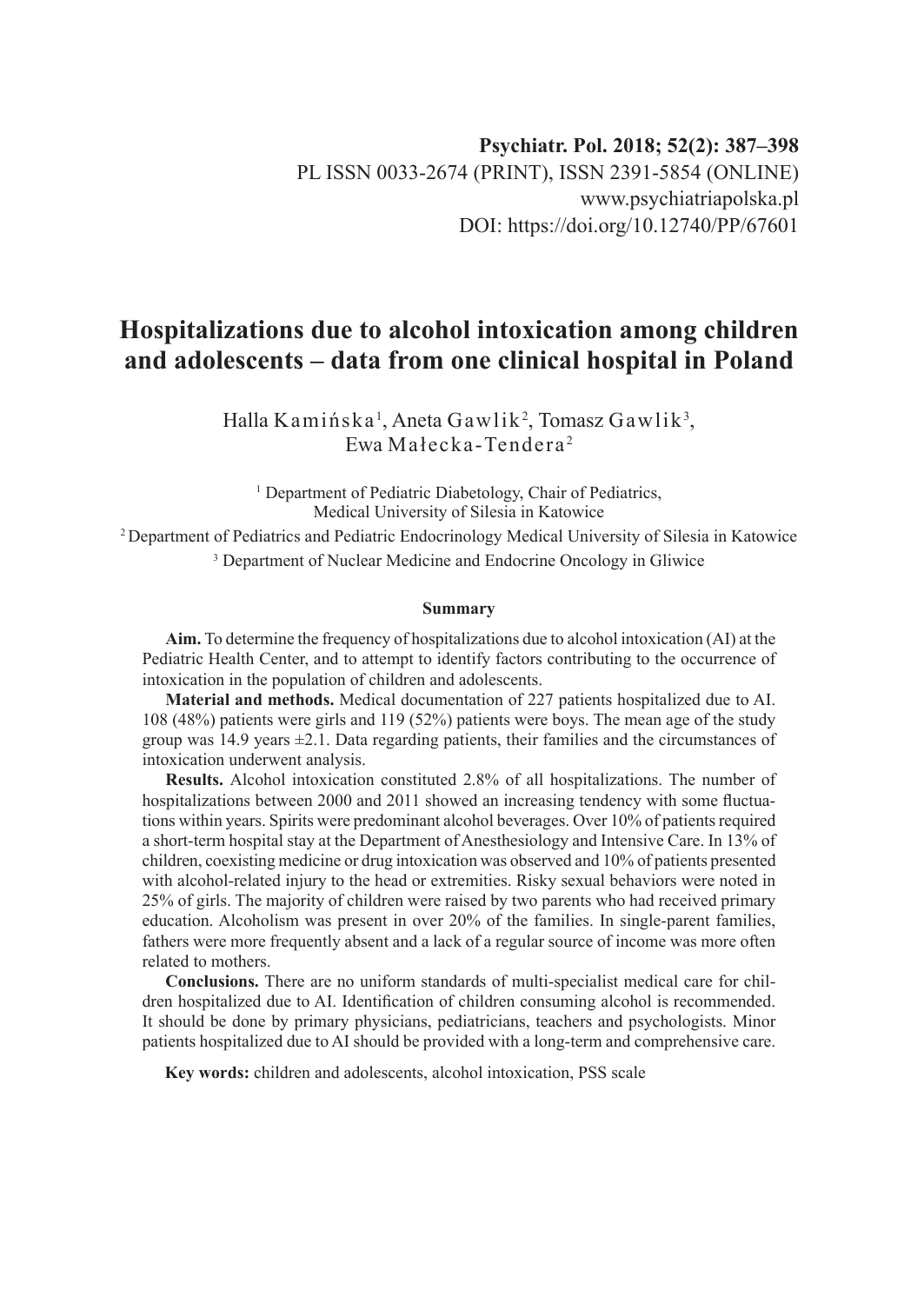# **Introduction**

Harmful alcohol consumption has a multidimensional influence on the quality of health in the society, public safety, domestic violence, disturbed family relations, development of children and adolescents, unemployment and poverty [1–8]. In 2005, the average worldwide alcohol consumption was 6.13 liters of pure alcohol per person at the age of 15–59 years and 13.3 liters per person in Poland [2]. According to the World Health Organization (WHO), the alcohol-attributable mortality rate in children and adolescents <20 years of age is reported to be at the level of 1.8/100,000. Excessive alcohol consumption generates considerable costs related to the removal of consequences of such consumption. In 2006, the United States Centers for Disease Control and Prevention (CDC) estimated the above costs to be over 223 billion dollars [9]. Currently, in the literature more attention is paid to the phenomenon of alcohol abuse in the population of children and adolescents [10–14].

The direct reason for conducting the present study was a small number of reports on hospitalizations due to alcohol intoxication (AI) in the population of Polish children and adolescents. The aim of the study was to determine the frequency of hospitalizations at the Clinical Hospital (CH) due to alcohol intoxication in the population of children and adolescents between 2000 and 2011. The study included the analysis of the severity of alcohol intoxications in minors hospitalized at CH and risk-taking behaviors related to alcohol intoxication and the attempt to identify factors influencing alcohol intoxication in the population of children and adolescents.

# **Methods**

After the approval of the Bioethics Committee (10 May 2011), this retrospective study was performed on the basis of medical documentation of patients hospitalized at the Department of Pediatrics between 2000 and 2011.

# Patient data

The patient data included: age, gender, educational level, number of hospitalizations, and psychological profile determined on the basis of the retrospective analysis of psychological and psychiatric consultations, with consideration given to the individual features of the patient. These were the following: emotional sensitivity, emotional immaturity, lowered mood, presence/absence of depressive features, a tendency toward emotional suppression, the manner of establishing contact during psychological assessment, the type of relationship between the patient and their parents, presence/ absence of family conflicts, occurrence of physical or psychological violence at home, presence/absence of difficulties at school, influence of the peer group, presence/absence of a previous contact with alcohol.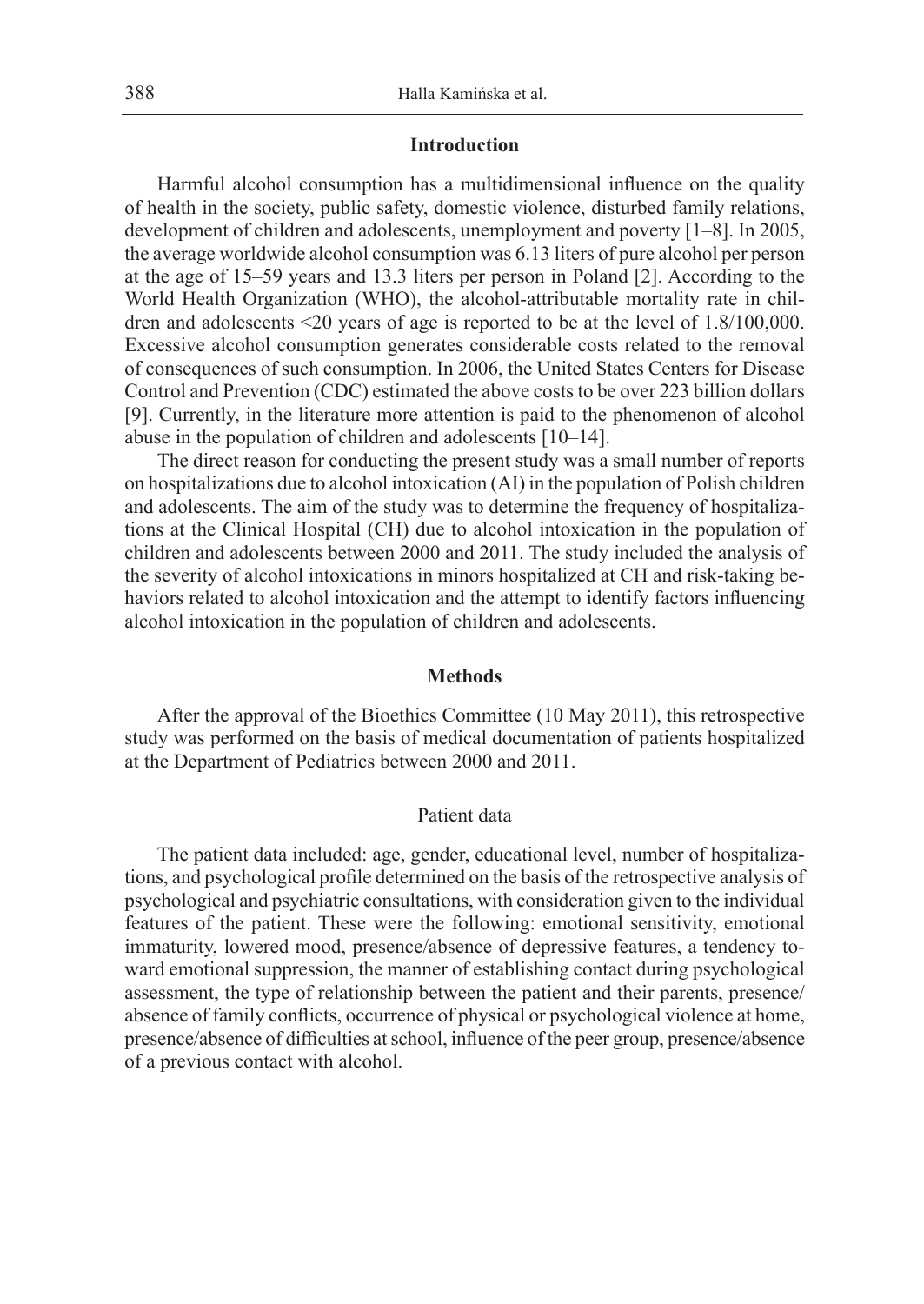#### Data concerning patient's family

Data concerning patient's family included: the educational level of the parents, family structure, history of alcoholism/addictions within the family.

# Data concerning the event (intoxication)

Data concerning the event (intoxication) regarded the following: the etiological factor – the type and the amount of the consumed substance; concentration of the toxic substance in body fluids (blood, urine); the place and circumstances of intoxication; time of intoxication (season of the year, month, day of the week, time of the day); presence/absence of alcohol-attributable injuries; imaging examinations; assessment of intoxication severity based on the Poisoning Severity Score – PSS; assessment of consciousness level based on the AVPU (Alert, Verbal, Pain, Unresponsive scale); hospitalization/lack of hospitalization at the Department of Anesthesiology and Intensive Care; the length of hospitalization; presence/absence of risky sexual behaviors at the time of intoxication.

# Variables characterizing the severity of intoxication

From the above-mentioned parameters, the following variables were considered to be characteristic of the severity of intoxication: blood alcohol concentration  $(g/l)$ , the length of hospital stay, hospitalization at the Department of Anesthesiology and Intensive Care, the assessment of consciousness level based on the AVPU scale, the severity of intoxication assessed using the PSS, and related injuries. The results underwent statistical analysis and for each variable the following values were determined: mean value, standard deviation (SD), minimum values, maximum values, and median. The differences were considered statistically significant if the significance level was at  $p < 0.05$ .

## **Results**

Between 2000 and 2011 the number of urgent hospitalizations at the Department of Pediatrics was 8,889, including 995 patients (11.19%) admitted due to intoxication. Alcohol intoxication was confirmed in 250 patients (2.8%). The total number of hospitalizations due to AI in the subsequent years, stratified by gender, is presented in Figure 1.

Due to incomplete data, medical records of 227 patients underwent a detailed analysis. We also excluded infants  $(n=2)$  intoxicated with alcohol through breastfeeding by the mother who was under the influence of alcohol. The group of 227 alcoholintoxicated patients consisted of 108 girls (47.6%) and 119 boys (52.4%). 29 cases (12.8%) of mixed intoxication were observed in the study group (alcohol and medicine  $-17$  cases (7.5%); alcohol and drugs  $-12$  cases (5.3%)). The mean age of hospitalized patients was  $14.9\pm2.1$  SD years (min. age 1.6 years, max. 17.9 years, median = 15.2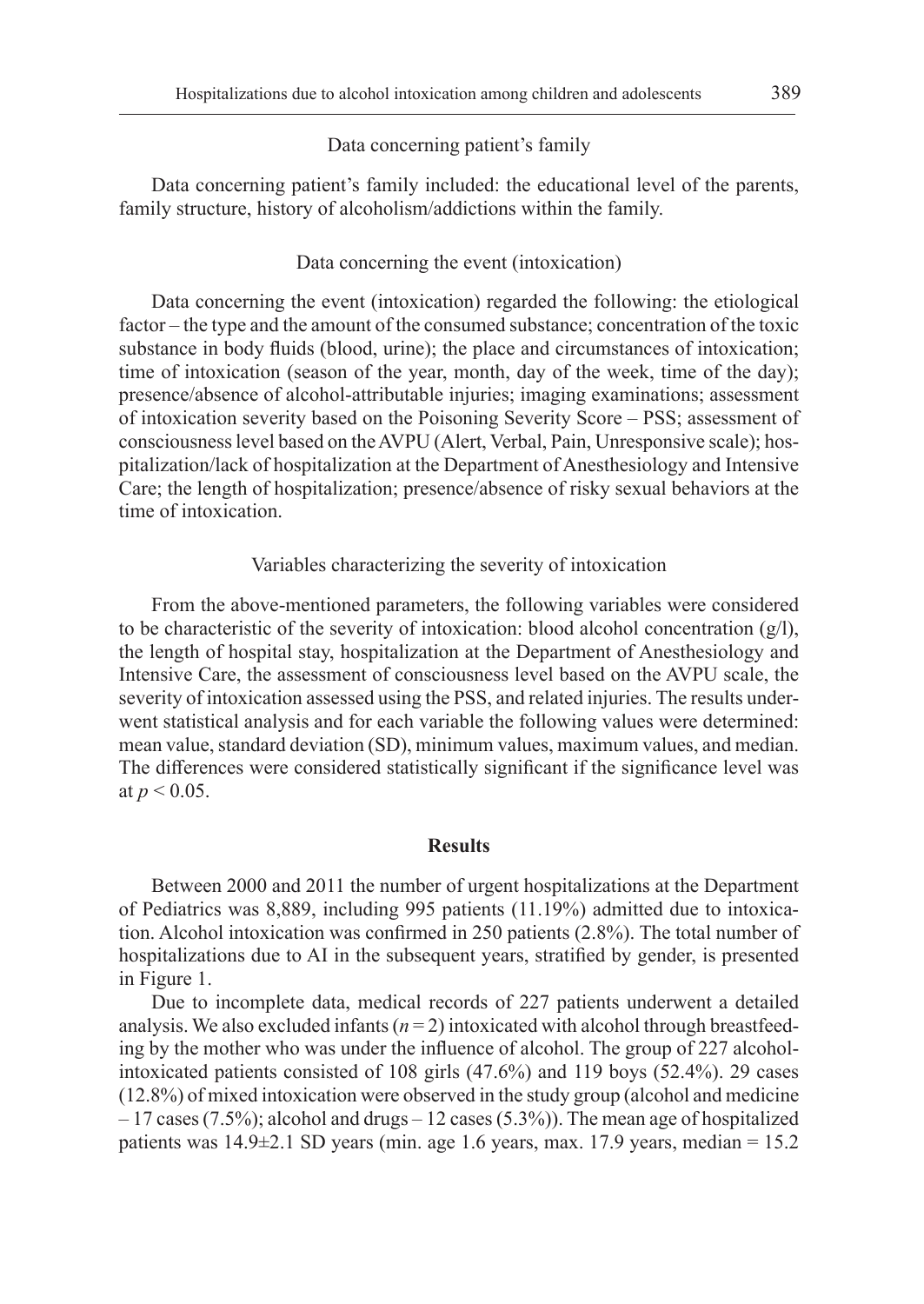

years). The mean age of girls was 15.3±1.7 SD years (min. age 2.7 years, max. 17.9 years, median = 15.3 years) and the mean age of boys was  $14.7\pm2.3$  SD years (min. age 1.6 years, max. 17.9 years, median = 14.9 years). The difference between the mean age of girls and boys was statistically significant  $(p = 0.017)$ .

The greatest number of patients hospitalized due to AI was observed in the age group of 14–16 years – 99 patients  $(43.6%)$  – which corresponds to the 2<sup>nd</sup> or the  $3<sup>rd</sup>$  grade of junior high school. In the youngest group of patients intoxications were accidental. The mean length of hospitalization in the group of girls and in the group of boys was  $2\pm 1.6$  SD days (min. 1 day, max. 8 days, median = 2 days). Parameters characterizing the severity of intoxication are presented in Table 1.

| Parameter                                                           | No. of patients/ | % of all analyzed patients |
|---------------------------------------------------------------------|------------------|----------------------------|
|                                                                     | no. of boys (n)  |                            |
| 1. The level of intoxication severity based on the PSS              |                  |                            |
| a. no symptoms                                                      | 0                | $0\%$                      |
| b. minor intoxication                                               | 155/78           | 68.3%, including boys 50%  |
| c. moderate intoxication                                            | 72/41            | 31.7%, including boys 57%  |
| d. severe intoxication                                              | 0                | 0%                         |
| 2. The assessment of consciousness level based on the<br>AVPU scale |                  |                            |
| a. allo - and autopsychic orientation                               | 92               | 40.5%                      |
| verbal response<br>b.                                               | 66               | 29.1%                      |

Table 1. **Parameters characterizing the severity of intoxication**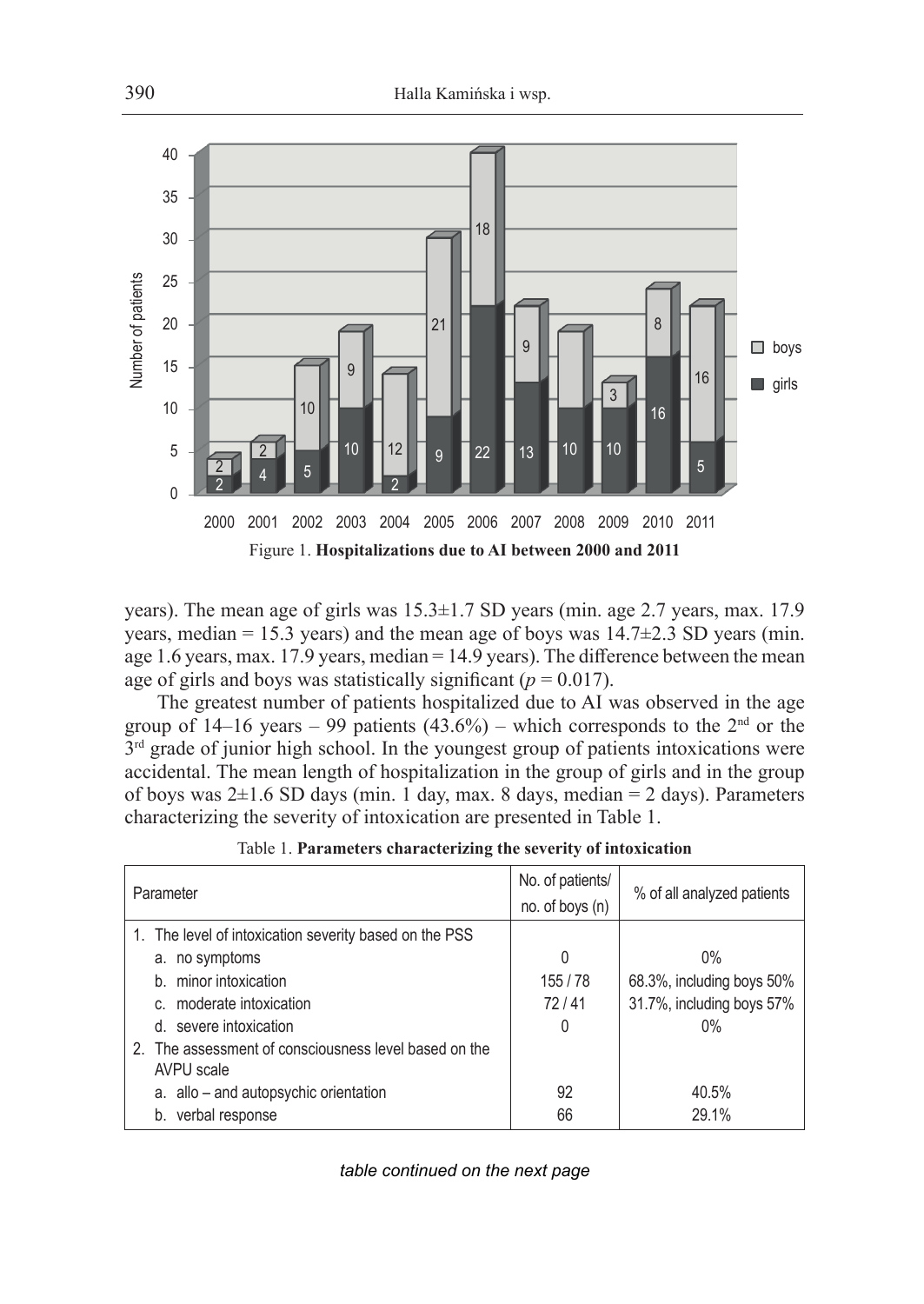| c. pain response<br>d. unresponsive<br>Imaging examinations<br>3.                                                                                | 51<br>18       | 22.5%<br>7.9%           |
|--------------------------------------------------------------------------------------------------------------------------------------------------|----------------|-------------------------|
| a. unnecessary<br>b. done<br>4. Psychological consultation                                                                                       | 171<br>56      | 75.3%<br>24.7%          |
| a. provided<br>b. not provided<br>5. Psychiatric consultation                                                                                    | 120<br>107     | 52.9%<br>47.1%          |
| a. provided<br>Intoxications with suicidal intent<br>6.<br>7. Accidental intoxications<br>8. Hospitalization at the Department of Anesthesiology | 17<br>16<br>10 | $7.5\%$<br>7.0%<br>4.4% |
| and Intensive Care<br>a. yes<br>b. no                                                                                                            | 26<br>201      | 11.5%<br>88.5%          |

Each patient had more than one specialist consultation on average (mean  $1.2 \pm 1.1$ ) SD, min.0, max.6). The multifactorial analysis did not demonstrate a statistical relationship between blood alcohol concentration (BAC) (g/l) and age or gender ( $p = 0.9$ ,  $p = 0.59$ , respectively). Additionally, neither gender nor BAC (g/l) significantly influenced the length of hospitalization of patients ( $p = 0.83$ ,  $p = 0.96$ , respectively).

The mean BAC on admission was  $1.55 \pm 0.7$  SD g/l (min. 0.1 g/l, max. 4g/l). Statistical analysis confirmed that BAC in the group of patients classified to grade 2  $(1.9\pm0.8$  SD g/l) –moderate intoxication – based on the PSS was statistically signifi-



Figure 2. **Numerical distribution of patients depending on BAC (g/l) and the degree of intoxication based on the PSS – (Poisoning Severity Score) (p < 0.0001)**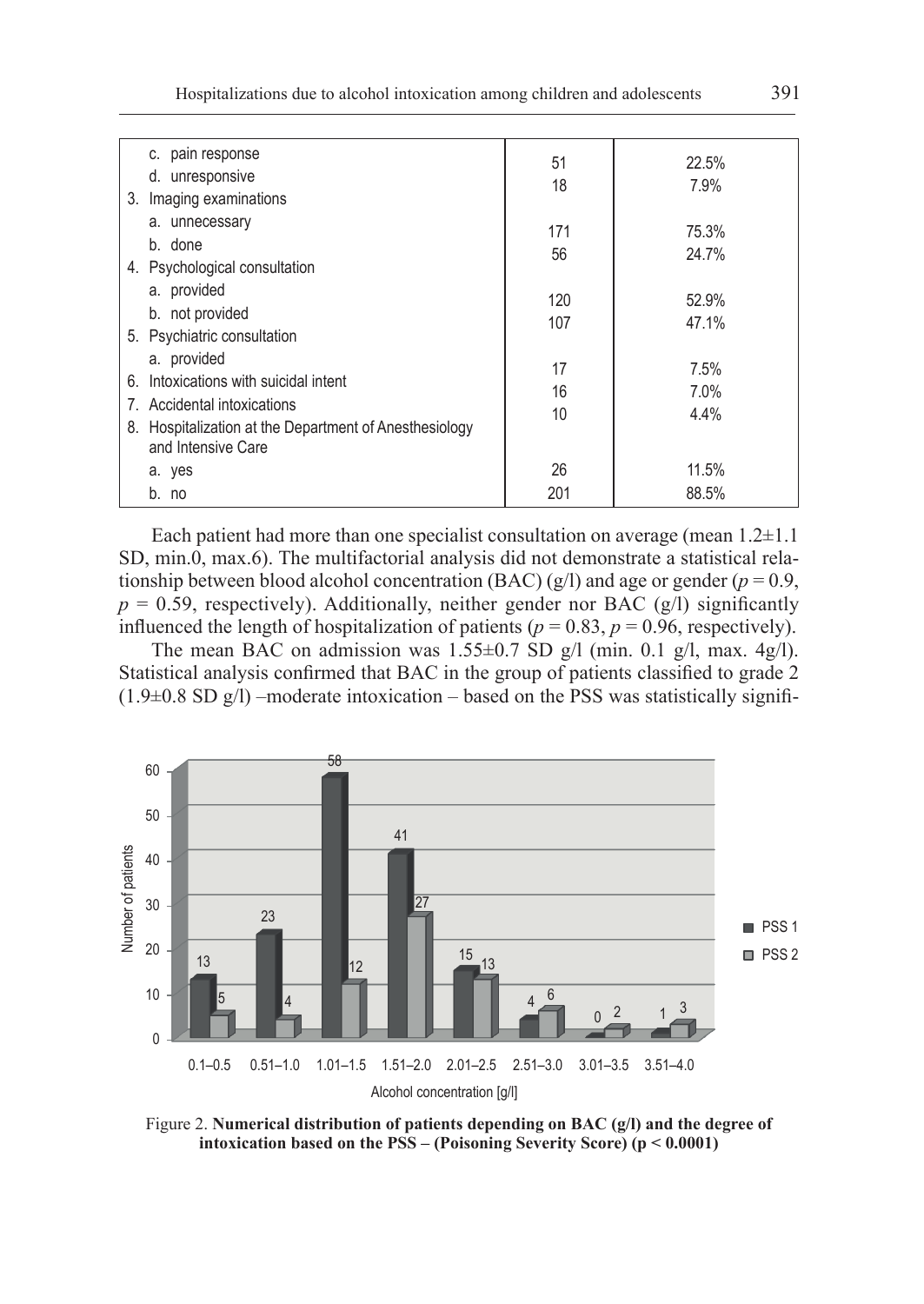cantly higher than in the group of patients classified to grade 1 ( $1.4\pm0.6$  SD g/l) – minor intoxication ( $p < 0.0001$ , Figure 2).

The mean BAC in patients classified on the basis of the AVPU scale was the following: in group 1 – alert 1.3 g/l; in group 2 – verbal response 1.6 g/l; in group 3 – pain response 1.9 g/l; and in group  $4$  – unresponsive 1.7 g/l. The differences between mean BACs in groups of patients with different levels of consciousness assessed using the AVPU scale were statistically significant  $(p < 0.0001)$ . Additionally, the type of consumed alcohol affected the level of BAC of hospitalized patients. Consumption of low-alcohol beverage (beer) resulted in statistically significantly lower blood alcohol concentrations as compared to patients intoxicated with liquor ( $p = 0.0019$ ). Abnormal laboratory test results were observed in 80 children (35%) from the study group. Hypertransaminasemia was noted in 5 children (2%). Hypoglycemia was observed in 1 patient (0.5%). The criteria for acidosis were met in 74 cases (33%).

Intoxication outside of the patient's place of residence was noted in 212 cases (93%).

Two intoxicated female patients (1%) admitted to the department had escaped from the Therapeutic Rehabilitation Center for addicted persons in which they had stayed due to abuse of alcohol, medication and drugs. Gynecological consultations conducted in 26 female patients (24%) confirmed the occurrence of risky sexual behaviors at the time of intoxication, including 2 cases (1%) of sexual abuse. Alcohol-related injuries occurred in 21 patients (9%), predominantly in the form of head and extremity trauma. Alcohol intoxications usually occurred during the daytime, between 6:00 am and 10:00 pm (53% of cases), the remaining intoxications (47%) occurred between 10:00 pm and 6:00 am. A greater number of patients were hospitalized at weekends, especially those aged 15–18 years. We observed an increased number of intoxications in the spring and summer period.

In the study group, the mean age of the mother was  $41.2\pm6.1$  SD years (min. age 30 years, max. 58 years) and the father 42.6±6.2 SD years (min. age 32 years, max. 65 years). The mean number of persons per household was  $4.0$  (SD = 1.2, min. 2 people, max. 9 persons). 147 children (65%) were raised in two-parent families, 63 patients (28%) in single-parent families, 8 (3.5%) in foster families and 4 (2%) in orphanages. In the majority of cases parents had primary education (mothers *vs.* fathers: 45% *vs.* 44%). A lack of a regular income was more frequently reported in the case of mothers of intoxicated children (mothers *vs.* fathers: 34% *vs.* 14.1%). Paternal alcoholism was confirmed in 51 patients (23%), and maternal alcoholism in 22 patients (9%). Alcoholism in both parents was observed in 15 patients (7%). Parameters characterizing the family structure of patients are presented in detail in Table 2.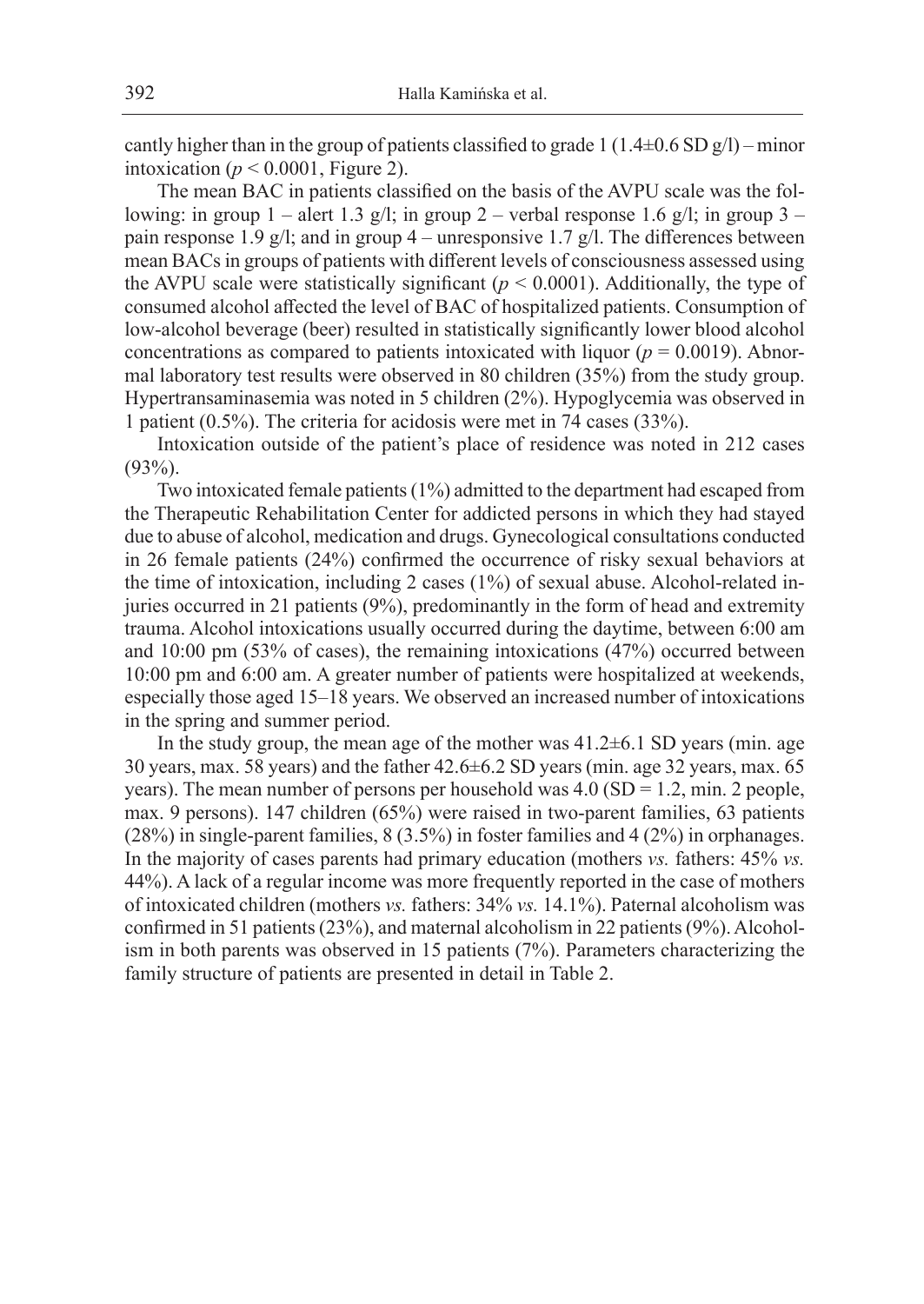| Parameter |                                       | No. of patients (%) |
|-----------|---------------------------------------|---------------------|
| 1. Father |                                       |                     |
|           | a. present                            | 156 (68.7%)         |
|           | b. absent                             | 64 (28.2%)          |
|           | c. no data                            | $7(3.1\%)$          |
| 2. Mother |                                       |                     |
|           | a. present                            | 199 (87.6%)         |
|           | b. absent                             | 21 (9.3%)           |
|           | c. no data                            | $7(3.1\%)$          |
|           | 3. Income - father                    |                     |
|           | a. regular source of income           | 143 (63.0%)         |
|           | b. lack of a regular source of income | 32 (14.1%)          |
|           | c. no data                            | 52 (22.9%)          |
|           | 4. Income - mother                    |                     |
|           | a. regular source of income           | 120 (52.9%)         |
|           | b. lack of a regular source of income | 78 (34.3%)          |
|           | c. no data                            | 29 (12.8%)          |
|           | 5. Education - father                 |                     |
|           | a. primary                            | 101 (44.5%)         |
|           | b. secondary                          | 41 (18.1%)          |
|           | c. higher                             | 21 (9.3%)           |
|           | d. no data                            | 64 (28.1%)          |
|           | 6. Education - mother                 |                     |
|           | a. primary                            | 103 (45.4%)         |
|           | b. secondary                          | 57 (25.1%)          |
|           | c. higher                             | 28 (12.3%)          |
|           | d. no data                            | 39 (17.2%)          |
|           | 7. Addictions - father                |                     |
|           | a. alcoholism                         | 51 (22.5%)          |
|           | b. drugs                              | $1(0.4\%)$          |
| c. none   |                                       | 130 (57.3%)         |
|           | d. no data                            | 45 (19.8%)          |
|           | 8. Addictions - mother                |                     |
|           | a. alcoholism                         | 22 (9.8%)           |
|           | b. drugs                              | $1(0.4\%)$          |
| c. none   |                                       | 176 (77.5%)         |
|           | d. no data                            | 28 (12.3%)          |

Table 2. **Characteristics of the family structure of patients**

Psychological assessment was performed in 120 patients (53%), most frequently on day 2 or 3 of hospital stay. A detailed retrospective analysis of psychological consultations was conducted on the basis of 102 (45%) available test results. Twenty one patients (9%) were discharged at the request of their parents before the completion of diagnostic and therapeutic process. Based on the psychological assessment (*n* of consultations =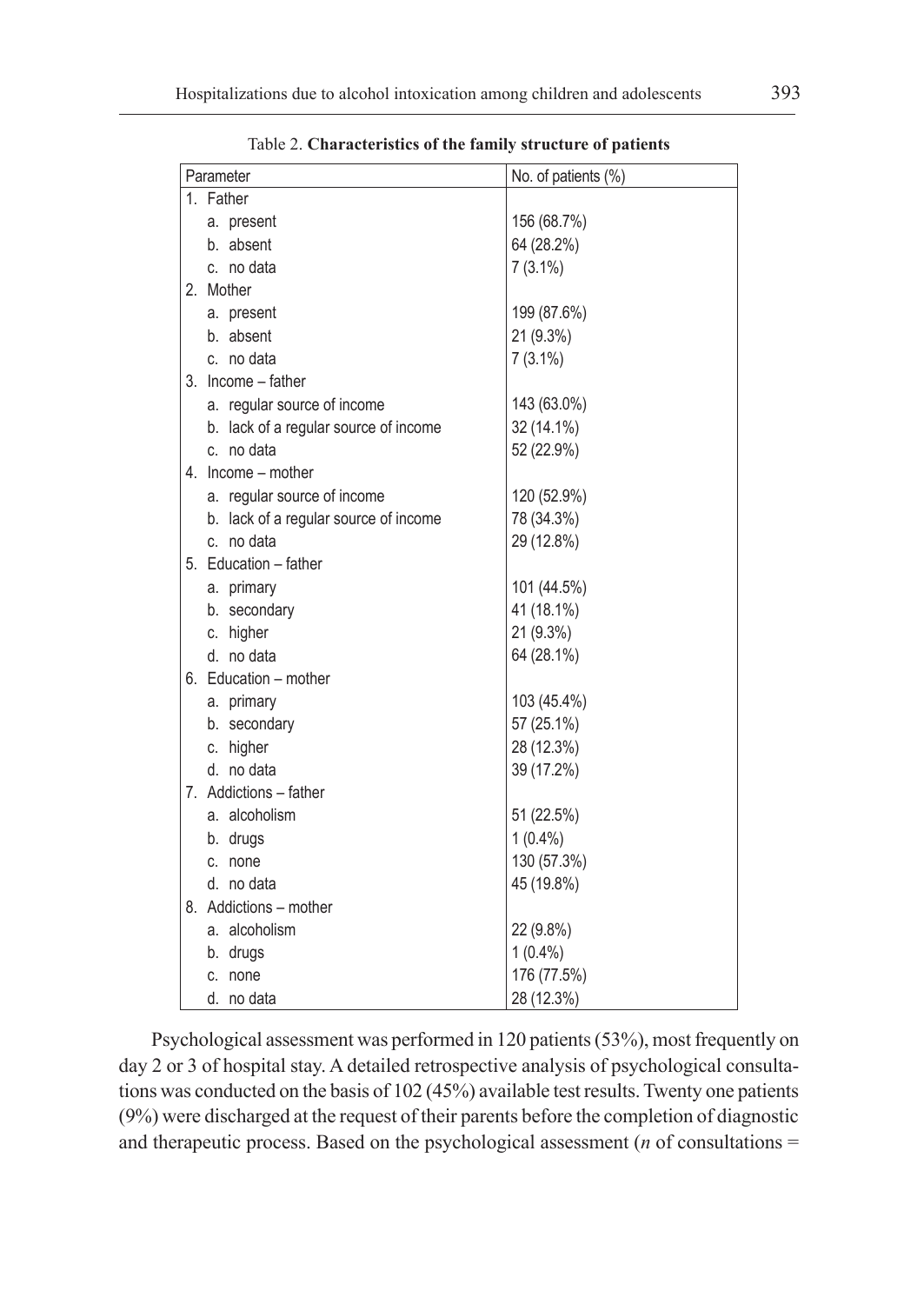102 (100%)), individual features of patients were distinguished. High emotional sensitivity, increased tension and emotional anxiety were reported in 46.1% of patients. Mood swings with a tendency toward low mood occurred in 52.0% of patients. Suppression of emotions, especially the negative ones, such as aggression, anger or annoyance was noted in 52.0% of patients. Emotional immaturity was observed in 14.7% of patients. In the direct contact, 58.8% of patients were emotionally closed, withdrawn and reluctantly established contact. Patients who admitted to drinking alcohol earlier constituted 43.1% of the assessed patients. Based on psychological consultations ( $n = 102$ ), it was also established that in 42 patients (41%) family relations between the child and both parents were disturbed. In 53 cases (52%), patients and their parents reported the presence of conflicts within the family. Paternal physical violence was reported in the families of 10 patients (10%). Difficulties at school occurred in 32 cases (31%). A negative influence of the peer group was observed in 54 patients (53%).

17 patients (8%) required additional psychiatric consultation.

A suicide attempt as a situational response occurred in all patients who underwent psychiatric consultation (ICD-10, F43). Oppositional defiant disorder (F91) was diagnosed in 12 (70%) of 17 (100%) patients who underwent consultation. One patient (5.9%) was diagnosed with emotional anxiety disorder, 1 (5.9%) with bipolar affective disorder (F31), 1 (5.9%) with psychotic disorder (F23). Two patients were monitored for alcohol abuse (F10.1).

## **Discussion**

Between 2001 and 2011, three phases of changes concerning the number of children hospitalized due to AI were noted. We observed the greatest number of patients with symptoms of AI between 2005 and 2006, with the peak in 2006. Both the World Health Organization and the Central Statistical Office in Poland periodically publish data on consumption volumes, sales figures and price levels of alcohol. Based on the provided data, reduction in the excise duty in 2006 was probably responsible for the increase in alcohol consumption both in adults and minors [1, 2, 11, 15]. The reports of the WHO and the CSO also indicate the increase in alcohol availability due to an increase in the density of alcohol outlets [1, 2, 11, 15]. In 2006, the number of licenses issued for running liquor stores increased, which improved the availability of alcohol. This is certainly the second factor contributing to a significant increase in AI among minors in 2006.

Hospitalizations due to AI constituted 2.8% of all urgent admissions to the Department of Pediatrics between 2000 and 2011. Values lower than these presented in our study were obtained by Kuželová et al*.* [16] (1.5%), Bitunjac and Saraga [17] (0.8%) as well as Skotnicka-Klonowicz et al. [18] (0.2%). Significantly higher values were noted in a 4-year retrospective study conducted at a medical center in Bialystok, Poland (11.2%) [19]. The highest percentage of hospitalizations due to AI was presented by Sieniewicz et al. (26.3%) [20].

In the study group, the mean age of hospitalized children was 14.98±2.09 years. Adolescents aged 14–16 years constituted the largest group of patients in the study.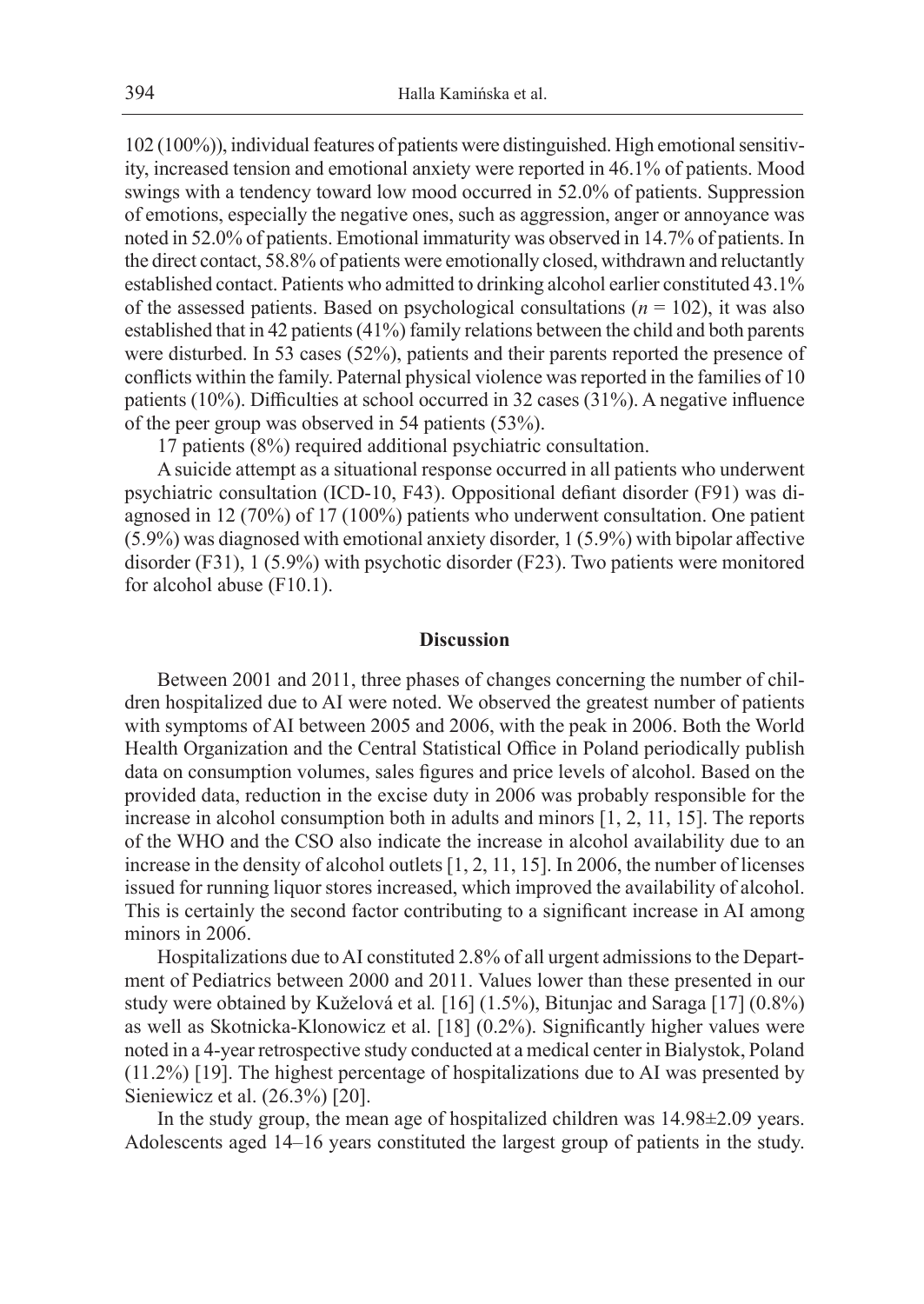The obtained results are consistent with the data available in the literature [16–23]. The analysis of the collected data reveals an increasing number of intoxications among girls in the second half of the investigated period. A similar tendency was reported by Kuželová et al*.* and Skotnicka-Klonowicz et al. [16, 18]. Slightly different data are reported by Bitunjac and Saraga [17]. In our study and in the literature, the vast majority of intoxications are intentional. Single accidental intoxications occur only in the youngest age group [16–25]. The obtained data enable to observe alcohol preferences depending only on the gender and age. In our study, beer was slightly more frequently chosen by girls and younger patients (junior high school students *vs.* high school students).

The study group was also assessed with regard to the severity of intoxications by analyzing BAC test results in venous blood. These concentrations were always assayed with the same method in the same laboratory in the Center for Acute Intoxications. The mean BAC in the study group was 1.55 g/l. The lowest concentration was 0.1 g/l and the highest was 4 g/l. The results presented by authors from other countries are similar [19–21, 23]. Three authors reported higher maximum BACs in intoxicated children [16, 18, 22]. The highest alcohol concentration (5  $g$ /l) was noted in a group of Danish children [22].

Based on the data from the medical documentation, it was possible to classify intoxicated minors using the PSS (Poisoning Severity Score) and AVPU (Alert Verbal Pain Unresponsive). In the present study, BAC statistically significantly correlated with the degree of intoxication measured using the PSS (*p* < 0.0001). The majority of hospitalized children were classified as grade 1 – minor intoxication (PSS1). In the study of Kuželova et al*.* [16] slightly more children presented with minor intoxication as compared to moderate intoxication (PSS1 *vs.* PSS2: 47.7% *vs.* 46.5%). Only 3.9% of patients were classified to the severe intoxication grade (PSS3). In other reports from the literature on AI among minors, other research tools such as the Glasgow Coma Scale were used or elements of consciousness level were not assessed using standardized questionnaires. Mick et al. did not report a significant correlation between BAC and the consciousness level assessed using the Glasgow Coma Scale [26, 27]. There is no possibility to compare study groups from different reports due to various types of used questionnaires or the fact that some researchers did not use any questionnaires at all.

The analysis of the circumstances related to AI in the study group revealed that only in 7% of cases intoxication occurred at patients' homes. The vast majority of intoxications occurred outside home and the increased incidence was related to summer months. Similar observations were reported by other authors investigating AI in children [16–18].

Trauma is a serious result of alcohol consumption by minors [27–29]. In the present study, alcohol-associated injuries occurred in 21 patients (9%) and were predominantly related to extremities. Weinberg and Wyatt [23], in their study on the population of Canadian children hospitalized due to AI, indicated that 34% of patients suffered from injury. In this subgroup, 45% of patients were diagnosed with head trauma, which was predominantly the consequence of a fall. Hicks et al*.* [29] indicate that adolescents who consume alcohol in a risky manner present with head trauma more frequently.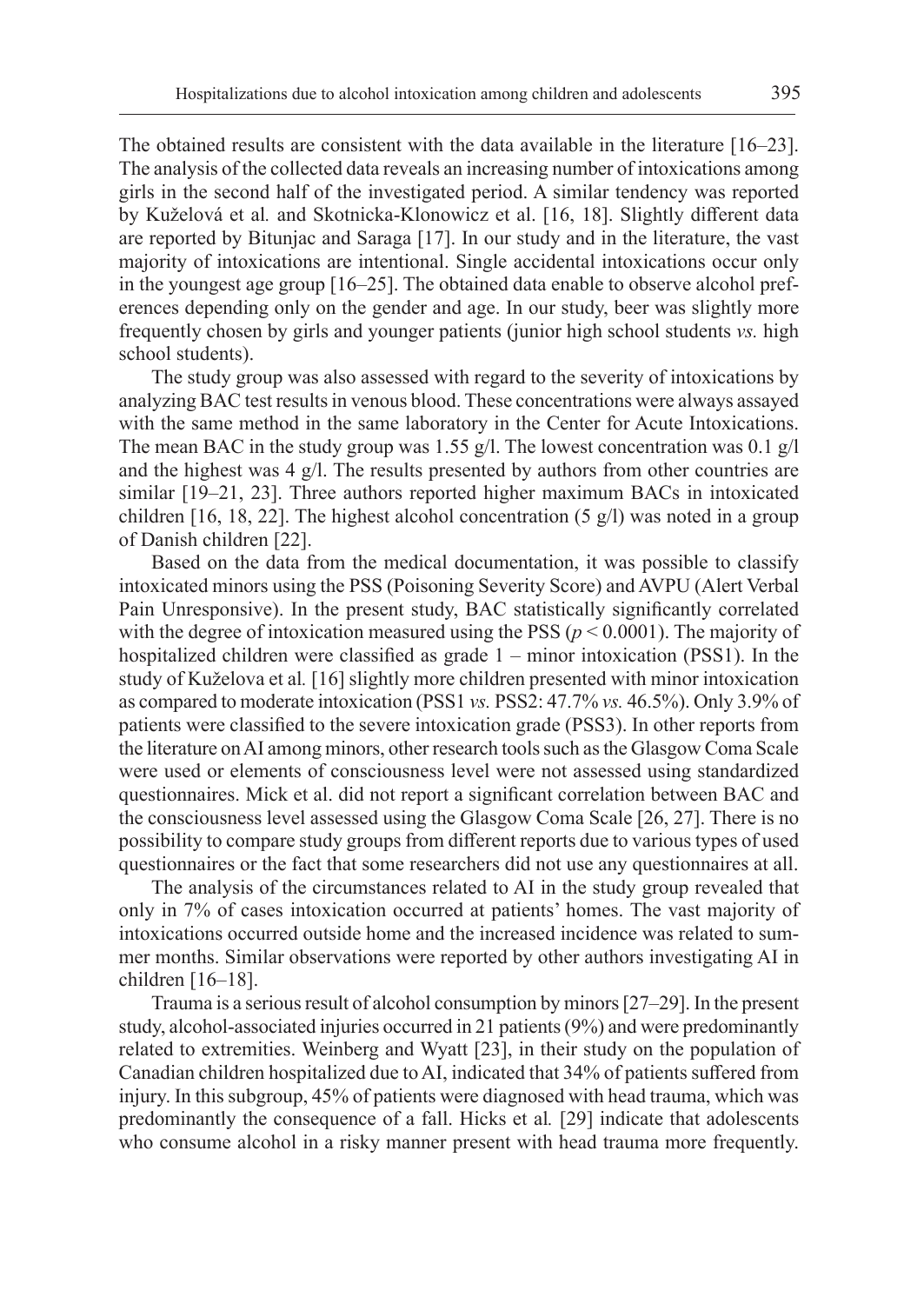Moreira et al*.* [30] indicate in their study that 32% of boys and 17% of girls became victims of violence at the time of intoxication. Alcohol consumption by children and adolescents is associated with earlier sexual initiation and leads to promiscuous behaviors. In the present analysis, gynecological consultations confirmed the presence of alcohol-attributable risky sexual behaviors in 11.4% of female patients, including 2 cases of sexual abuse. Champion et al. [31] in their study on a group of drinking girls aged 16–20 years observed that this age group was three times more susceptible to unwanted sexual contacts as compared to their non-drinking peers.

In the present study 53% of patients underwent a psychological assessment. The detailed analysis of consultations with a psychologist was possible only in 45% of cases. No standardized questionnaire was used. Recurring observations of specialists performing the psychological assessment of patients' individual features deserve attention. Over 50% of children had lowered mood. Additionally, more than 50% of patients presented with a tendency toward the suppression of negative emotions, such as aggression, anger and annoyance. During the assessment, children were withdrawn and reluctantly established emotional contact with the psychologist. In the literature on AI among minors, psychological assessment receives the least attention. In the study of Bitunjac and Saraga [17] on a group of Croatian children between 1997 and 2007, psychological or psychiatric consultations were not part of the standard procedure in the case of AI in the initial stages of the study. In the subsequent years, psychological assessment was introduced and an increasing number of children requiring psychological and psychiatric assistance were gradually observed. Kuželova et al. [16], in their study on the population of 537 children, based on the analysis of medical documentation, observed that 82 patients (15%) required psychological or psychiatric assessment. In the present study, 17 children (7.5%) underwent psychiatric consultations. In all children who underwent psychiatric consultations, AI was a form of a suicide attempt as a situational response.

Interestingly, in the analysed material there are no standardized algorithms of the procedure in the case of children intoxicated with alcohol. No coherent criteria exist for diagnostic investigations, a practical use of intoxication scales and the range of medical consultations or psychological/psychiatric assistance. The following deserve attention: poor access to children's psychologists specializing in alcohol addiction as well as a lack of toxicology departments in multi-specialist medical centers which could provide comprehensive assistance.

## **Conclusions**

- 1. There are no uniform standards of multi-specialist medical care for children hospitalized due to AI.
- 2. Early identification of children particularly predisposed to alcohol consumption is recommended. Such identification should be done by primary physicians, pediatricians, teachers and psychologists.
- 3. Minors hospitalized due to AI should be provided with a long-term and comprehensive care.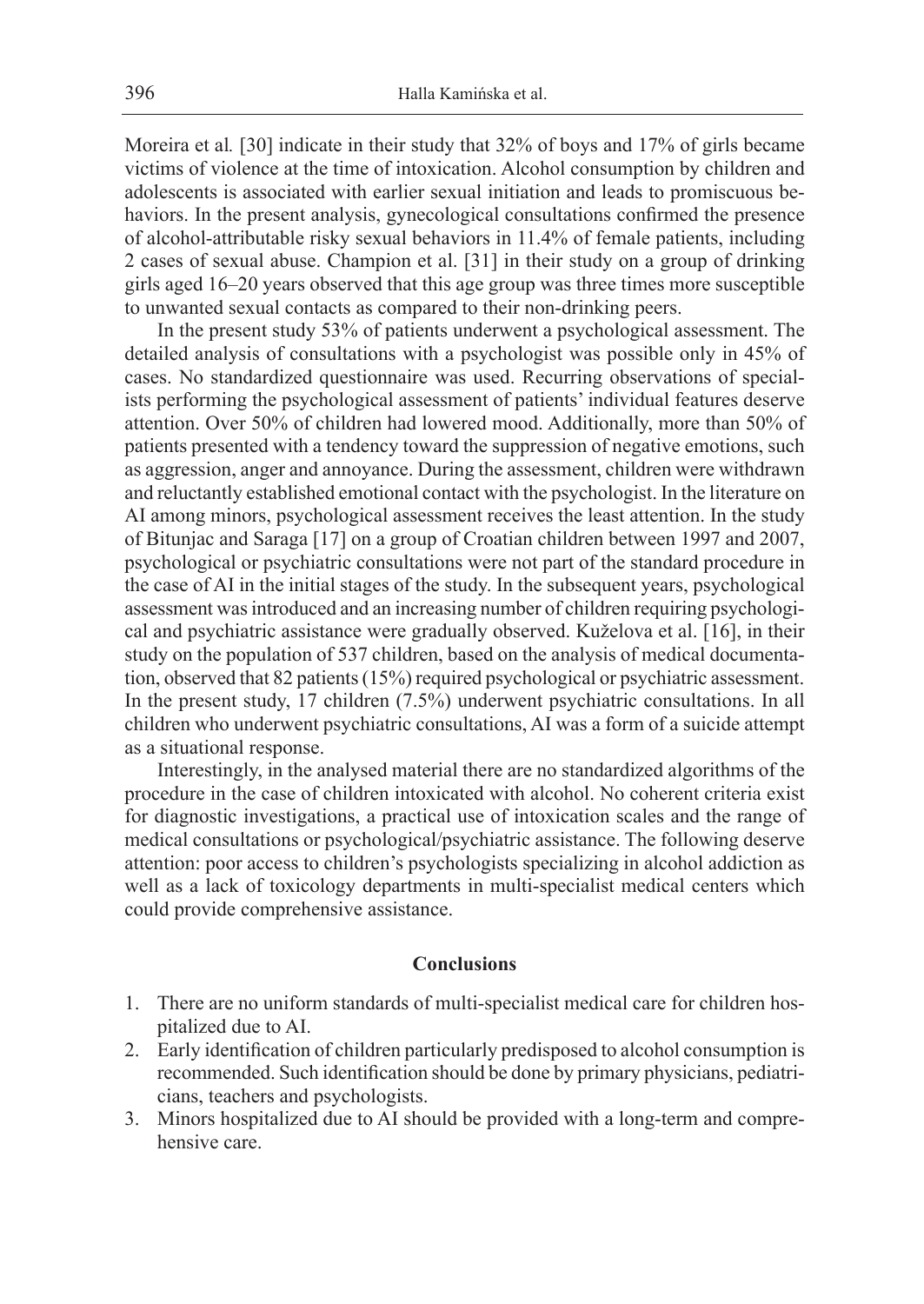# **References**

- 1. World Health Organization International Agency for Research on Cancer, ed. IARC Monographs on the Evaluation of Carcinogenic Risks to Humans. Vol. 96 Alcohol Consumption and Ethyl Carbamate. Lyon: WHO; 2010. https://monographs.iarc.fr/ENG/ Monographs/vol96/mono96. pdf (retrieved 19.02.2018).
- 2. *Global status report on alcohol and health 2011*. http://www.who.int.
- 3. World Health Organization. *The ICD-10 Classification of Mental and Behavioral Disorders. Clinical descriptions and diagnostic guidelines*. 2010. http://www.who. int/classifications/icd/ en/bluebook.pdf (retrieved 19.02.2018).
- 4. Riley E, Infante MA, Warren K. *Fetal alcohol spectrum disorders: An overview*. Neuropsychol. Rev. 2011; 21(2): 73–80.
- 5. National Institute on Alcohol Abuse and Alcoholism. NIAAA council approves definition of binge drinking. NIAAA Newsletter. 2004 Winter. Retrieved September 23, 2005, https://pubs.niaaa. nih.gov/publications/Newsletter/winter2004/Newsletter\_Number3.pdf (retrieved 19.02.2018).
- 6. World Health Organization. WHO Publication No. WHO/MSD/MSB/00, 4, 2000. Geneva, Switzerland: author, Department of Mental Health and Substance Abuse; 2000. International guide for monitoring alcohol consumption and related harm. http://apps.who.int/iris/ bitstream/10665/66529/1/WHO\_MSD\_MSB\_00.4.pdf (retrieved 19.02.2018).
- 7. Peden M, Oyegbite K, Ozanne-Smith J, Hyder AA, Branche C, Falzlur Rahman AKM et al. ed. *World report on child injury prevention*. Genewa: World Health Organization; 2008. p. 123–142.
- 8. http://statystyka.policja.pl/. 2010.
- 9. http://www.cdc.gov/alcohol/index.htm. October, 2010.
- 10. American Academy of Pediatrics, Committee on Substance Abuse. *Policy statement alcohol use by youth and adolescents: A pediatric concern*. Pediatrics 2010; 125: 1078–1086.
- 11. National Program for Prevention of Alcohol-Related Problems for the years 2011–2015. State Agency for Prevention of Alcohol-Related Problems.
- 12. Feliksiak M. *Postawy wobec alkoholu*. BS/116. 2010. Public Opinion Research Centre. www. cbos.pl/SPISKOM.POL/2010/K\_116\_10.pdf (retrieved 19.02.2018).
- 13. Hibell B, Guttormsson U, Ahlström S, Balakireva O, Bjarnason T, Kokkevi A et al. *The 2007 ESPAD report – Substance use among students in 35 European Countries*. http://www.espad. org/sites/espad.org/files/The\_2007\_ESPAD\_Report-FULL\_091006. pdf.
- 14. Hibell B, Guttormsson U, Ahlström S, Balakireva O, Bjarnason T, Kokkevi A etal. *The 2011 ESPAD report – Substance use among students in 36 European Countries*. http://www.espad. org/sites/espad.org/files/The\_2011\_ESPAD\_Report\_FULL\_2012\_10\_29.pdf.
- 15. Central Statistical Office, Department of Demographic and Labor Market Research. *Podstawowe informacje o rozwoju demograficznym Polski do 2012 roku*. 2013. http://www.stat.gov.pl/.
- 16. Kuželová M, Harárová A, Ondariašová E, Wawruch M, Riedel R, Benedeková M et al. *Alcohol intoxication requiring hospital admission in children and adolescents: Retrospective analysis at the University Children's Hospital in the Slovak Republic*. Clin. Toxicol. (Phila) 2009; 47(6): 556–561.
- 17. Bitunjac K, Saraga M. *Alcohol intoxication in pediatric age: Ten year retrospective study*. Croat. Med. J. 2009; 50(2): 151–156.
- 18. Skotnicka-Klonowicz G, Grochocińska P, Kuziemska A. *Zatrucia alkoholem jako problem medyczny w oddziale klinicznym medycyny ratunkowej dla dzieci*. Zdrowie Publiczne 2011; 121(1): 12–15.